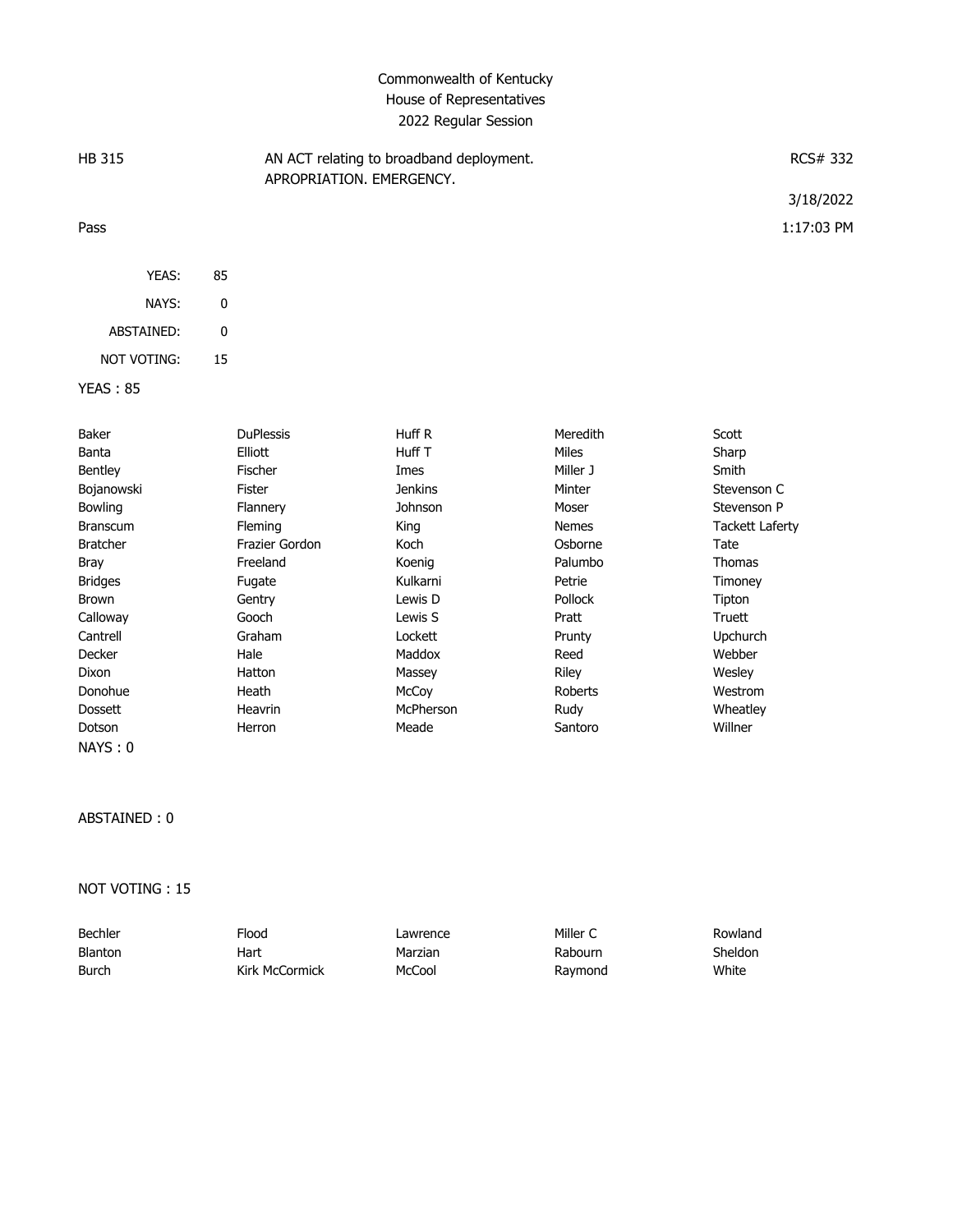# **COMMONWEALTH OF KENTUCKY SENATE 2022 Regular Session**

| <b>HB 315</b>                                                                                                  |                | AN ACT relating to broadband deployment, making an<br>appropriation therefor, and declaring an emergency. |                                                                                                           |                                                                             | RSN# 2296<br>3/30/2022 |
|----------------------------------------------------------------------------------------------------------------|----------------|-----------------------------------------------------------------------------------------------------------|-----------------------------------------------------------------------------------------------------------|-----------------------------------------------------------------------------|------------------------|
| PASS HB 315 w/ scs1 sfa1                                                                                       |                |                                                                                                           |                                                                                                           |                                                                             | 4:56:50 PM             |
| YEAS:                                                                                                          | 35             |                                                                                                           |                                                                                                           |                                                                             |                        |
| NAYS:                                                                                                          | 1              |                                                                                                           |                                                                                                           |                                                                             |                        |
| PASSES:                                                                                                        | $\pmb{0}$      |                                                                                                           |                                                                                                           |                                                                             |                        |
| NOT VOTING:                                                                                                    | $\overline{2}$ |                                                                                                           |                                                                                                           |                                                                             |                        |
| <b>YEAS: 35</b>                                                                                                |                |                                                                                                           |                                                                                                           |                                                                             |                        |
| Alvarado<br>Berg<br>Carpenter<br>Carroll<br>Castlen<br>Douglas<br>Girdler<br>Givens<br>Harper Angel<br>NAYS: 1 |                | Higdon<br>Hornback<br>Howell<br>McGarvey<br>Meredith<br>Mills<br>Neal<br><b>Nemes</b><br>Parrett          | Raque Adams<br>Schickel<br>Schroder<br>Smith<br>Southworth<br><b>Stivers</b><br>Storm<br>Thayer<br>Thomas | Turner<br>Webb<br>West<br>Westerfield<br>Wheeler<br>Wilson<br>Wise<br>Yates |                        |
| McDaniel<br>PASSES: 0                                                                                          |                |                                                                                                           |                                                                                                           |                                                                             |                        |
| NOT VOTING: 2                                                                                                  |                |                                                                                                           |                                                                                                           |                                                                             |                        |

Embry Kerr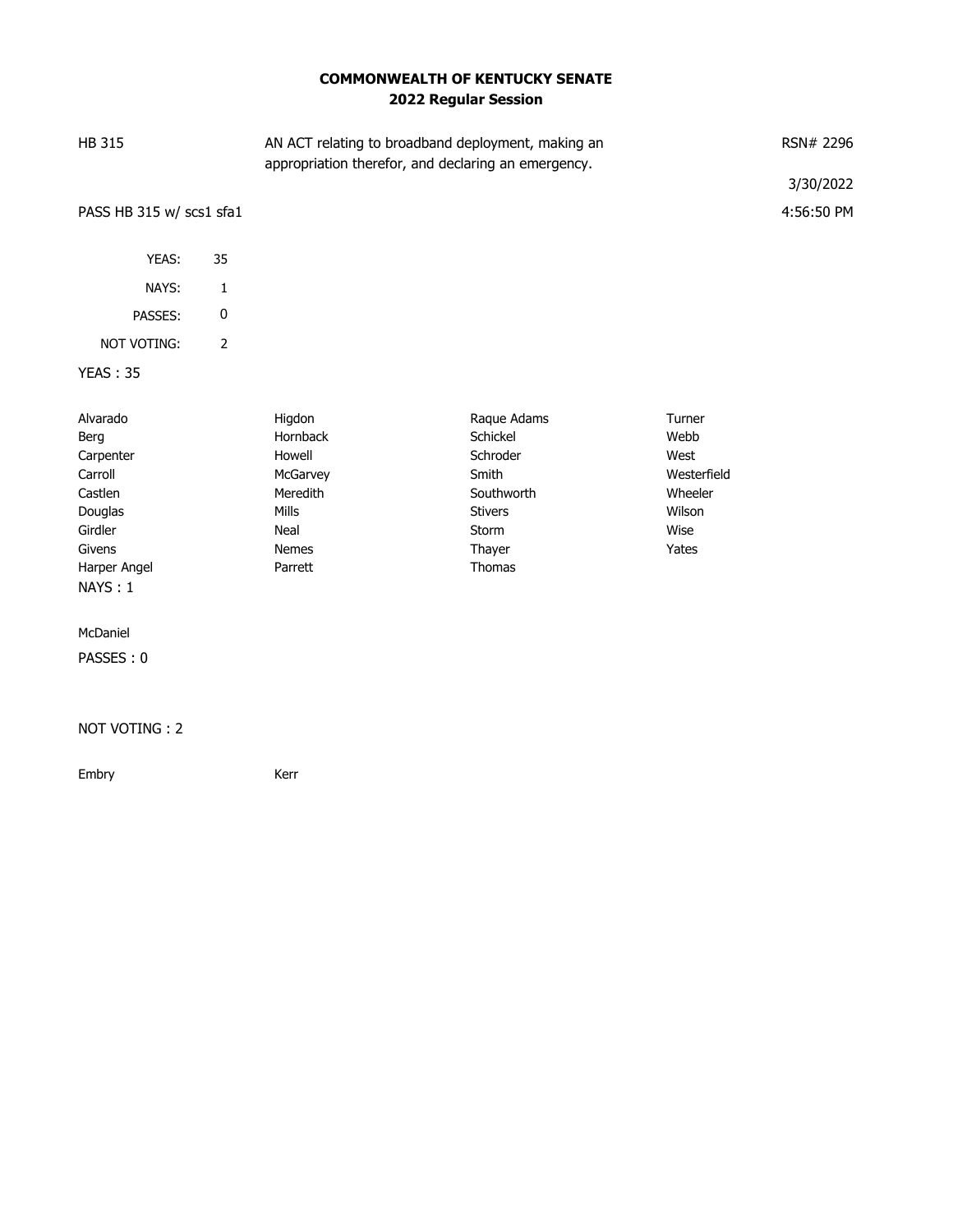# Commonwealth of Kentucky House of Representatives 2022 Regular Session

| HB 315          |                  | AN ACT relating to broadband deployment, making an<br>appropriation therefor, and declaring an emergency. |              |         | <b>RCS# 512</b> |
|-----------------|------------------|-----------------------------------------------------------------------------------------------------------|--------------|---------|-----------------|
|                 |                  |                                                                                                           |              |         | 3/30/2022       |
| Final Passage   |                  |                                                                                                           |              |         | 8:04:36 PM      |
|                 |                  |                                                                                                           |              |         |                 |
| YEAS:           | 92               |                                                                                                           |              |         |                 |
| NAYS:           | 0                |                                                                                                           |              |         |                 |
| ABSTAINED:      | 0                |                                                                                                           |              |         |                 |
| NOT VOTING:     | 8                |                                                                                                           |              |         |                 |
| <b>YEAS: 92</b> |                  |                                                                                                           |              |         |                 |
|                 |                  |                                                                                                           |              |         |                 |
| Baker           | <b>DuPlessis</b> | Imes                                                                                                      | <b>Miles</b> | Santoro |                 |
| Banta           | Elliott          | <b>Jenkins</b>                                                                                            | Miller C     | Sharp   |                 |
| Bechler         | Fischer          | Johnson                                                                                                   | Miller J     | Sheldon |                 |
| Bentley         | Fister           | King                                                                                                      | Minter       | Smith   |                 |
|                 |                  | .                                                                                                         |              |         |                 |

| Bentley         | Fister         | King           | Minter         | Smith                  |
|-----------------|----------------|----------------|----------------|------------------------|
| <b>Blanton</b>  | Flannery       | Kirk McCormick | Moser          | Stevenson C            |
| Bojanowski      | <b>Fleming</b> | Koch           | <b>Nemes</b>   | Stevenson P            |
| Bowling         | Frazier Gordon | Koenig         | Osborne        | <b>Tackett Laferty</b> |
| <b>Branscum</b> | Freeland       | Kulkarni       | Palumbo        | Tate                   |
| <b>Bratcher</b> | Fugate         | Lawrence       | Petrie         | Thomas                 |
| Bray            | Gentry         | Lewis S        | <b>Pollock</b> | Timoney                |
| <b>Bridges</b>  | Gooch          | Lockett        | Pratt          | Tipton                 |
| Brown           | Graham         | Maddox         | Prunty         | Truett                 |
| Calloway        | Hale           | Massey         | Rabourn        | Upchurch               |
| Cantrell        | Hart           | McCool         | Reed           | Webber                 |
| Decker          | Hatton         | McCoy          | Riley          | Wesley                 |
| Dixon           | Heath          | McPherson      | Roberts        | Westrom                |
| Donohue         | Heavrin        | Meade          | Rowland        | Wheatley               |
| <b>Dossett</b>  | Herron         | Meredith       | Rudy           | Willner                |
| Dotson          | Huff T         |                |                |                        |
| NAYS:0          |                |                |                |                        |

ABSTAINED : 0

NOT VOTING : 8

| <b>Burch</b> | Huff R     | Marzian | Scott | White |
|--------------|------------|---------|-------|-------|
| Flood        | $L$ ewis D | Raymond |       |       |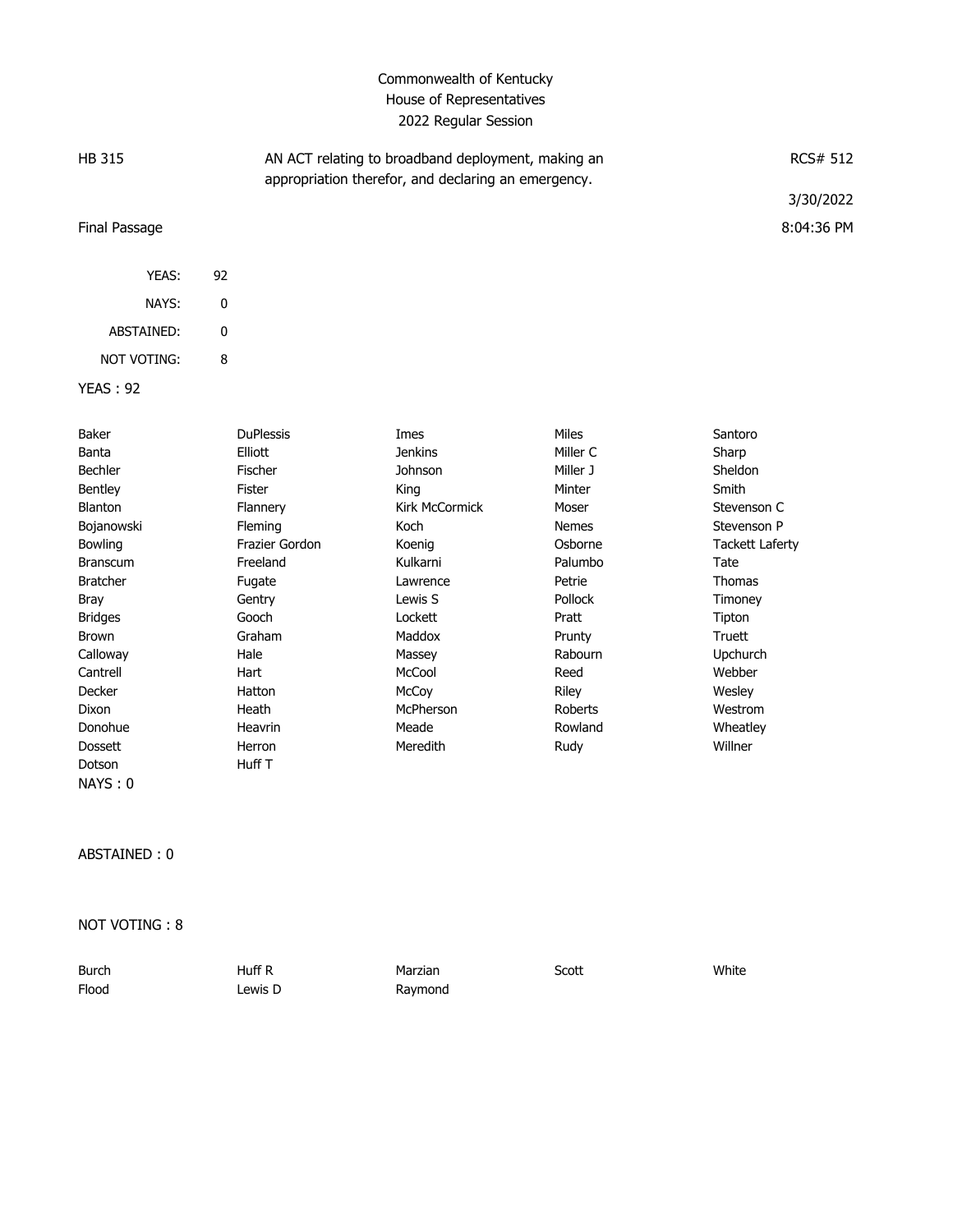# Commonwealth of Kentucky House of Representatives 2022 Regular Session

| HB 315             |         | AN ACT relating to broadband deployment.<br>APPROPRIATION EMERGENCY |          |      | <b>RCS# 543</b> |
|--------------------|---------|---------------------------------------------------------------------|----------|------|-----------------|
|                    |         |                                                                     |          |      | 4/13/2022       |
| Veto Override      |         |                                                                     |          |      | 2:56:52 PM      |
| YEAS:              | 73      |                                                                     |          |      |                 |
| NAYS:              | 22      |                                                                     |          |      |                 |
| ABSTAINED:         | 0       |                                                                     |          |      |                 |
| <b>NOT VOTING:</b> | 5       |                                                                     |          |      |                 |
| <b>YEAS: 73</b>    |         |                                                                     |          |      |                 |
| Baker              | Elliott | Huff T                                                              | Meredith | Rudy |                 |

| Banta<br><b>Bechler</b><br><b>Bentley</b> | <b>Fischer</b><br>Fister<br>Flannery | Imes<br>Johnson<br>King | <b>Miles</b><br>Miller J<br>Moser | Santoro<br>Sharp<br>Sheldon |
|-------------------------------------------|--------------------------------------|-------------------------|-----------------------------------|-----------------------------|
| Blanton                                   | Fleming                              | Kirk McCormick          | <b>Nemes</b>                      | Smith                       |
| <b>Bowling</b>                            | Frazier Gordon                       | Koch                    | Osborne                           | <b>Tackett Laferty</b>      |
| <b>Branscum</b>                           | Freeland                             | Lewis D                 | Petrie                            | Tate                        |
| <b>Bratcher</b>                           | Fugate                               | Lewis S                 | Pollock                           | <b>Thomas</b>               |
| <b>Bray</b>                               | Gooch                                | Lockett                 | Pratt                             | Timoney                     |
| <b>Bridges</b>                            | Hale                                 | Maddox                  | Prunty                            | Tipton                      |
| Decker                                    | Hart                                 | Massey                  | Rabourn                           | Truett                      |
| Dixon                                     | Hatton                               | McCool                  | Reed                              | Upchurch                    |
| <b>Dossett</b>                            | Heath                                | McCoy                   | Riley                             | Webber                      |
| Dotson                                    | Heavrin                              | McPherson               | Rowland                           | Wesley                      |
| <b>DuPlessis</b>                          | Huff R                               | Meade                   |                                   |                             |
| <b>NAYS: 22</b>                           |                                      |                         |                                   |                             |
| Bojanowski                                | Flood                                | Kulkarni                | Raymond                           | Stevenson P                 |
| <b>Brown</b>                              | Gentry                               | Marzian                 | Roberts                           | Westrom                     |
| Burch                                     | Graham                               | Minter                  | Scott                             | Wheatley                    |
| Cantrell<br>Donohue<br>ABSTAINED: 0       | Herron<br><b>Jenkins</b>             | Palumbo                 | Stevenson C                       | Willner                     |

#### NOT VOTING : 5

| Calloway | Koenig | Lawrence | Miller C | White |
|----------|--------|----------|----------|-------|